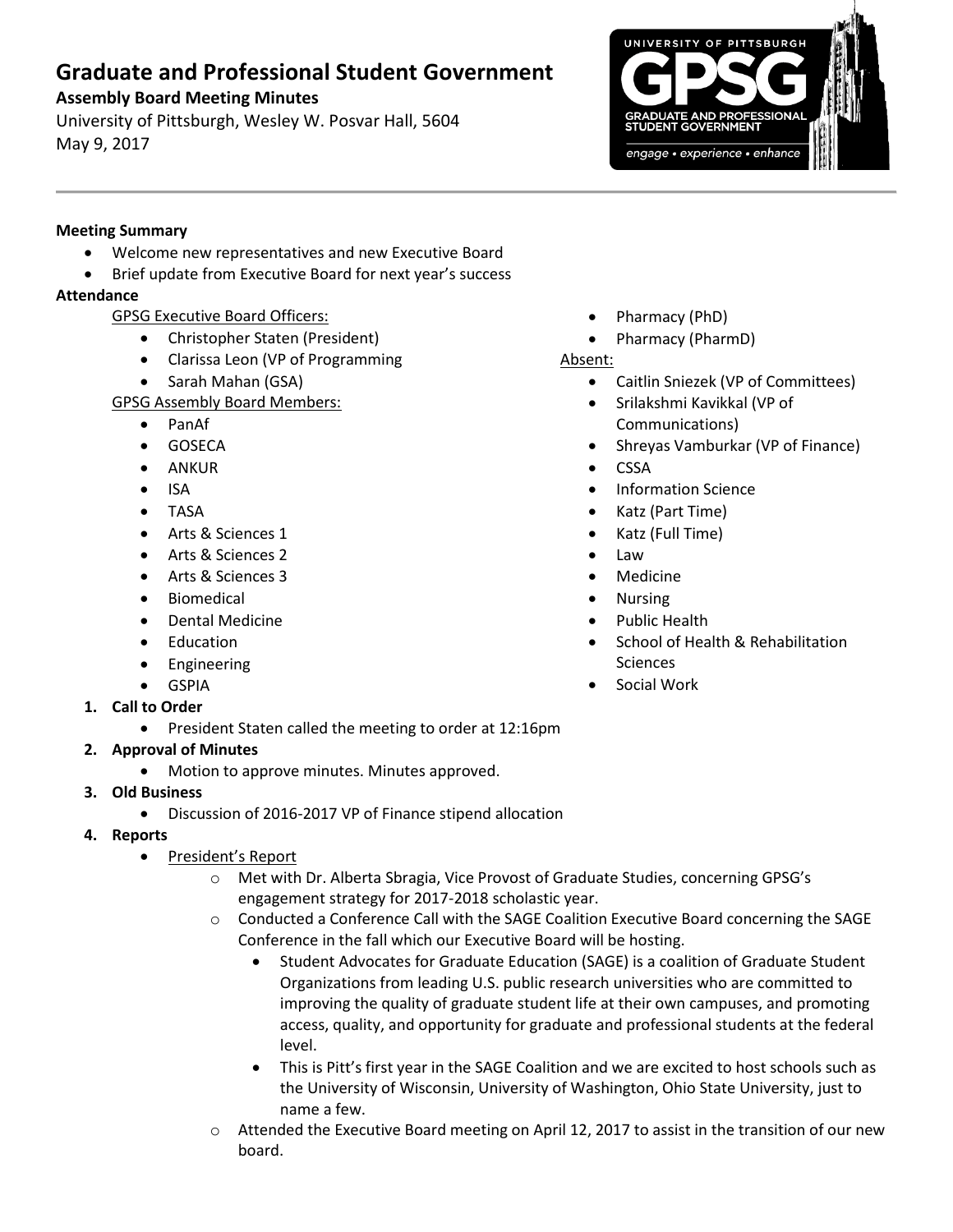- o Met with Dr. Darlene Zellers to assist in the organization of the Alumni in Residence Program for the Office of Academic Career Development
	- Program is looking to be launched in Fall, 2017. Created to help doctoral and post-doc trainees attain the skills needed in industry by connecting them with alumni who have earned their PhDs, who work in industry as opposed to academia.
	- We look forward to Dr. Zellers attending our AB meeting in August, to tell us more about the program.
- o Met with outgoing and incoming SGB president to see where GPSG can collaborate in the upcoming year.
- o Accompanied Justin Saver, our former president, at the April Senate Council Meeting and attended the Assembly Board Town Hall and Meeting where we were joined by Provost Beeson, Vice Provost Bonner, and Vice Provost Sbragia.
- $\circ$  Met with Vice Provost Bonner concerning diversity and inclusion initiatives and the overall direction of GPSG as it relates to Dr. Beeson's Strategic Plan for Pitt.
- o Met Kenny Donaldson in the Pitt Alumni Association concerning alumni engagement and diversity partnerships and events.
- o Met with Dr. Humphrey, Senior Vice Chancellor, to debrief commencement
- Committees' Report
	- o Senate Council Representative of the School of the Professionals
	- o Senate Council Representative of the School of Health Sciences
- Communications' Report
	- o GPSG 2016-2017 Annual Report is now available on our website: <http://gpsg.pitt.edu/documents/annual-reports/>
	- o We are looking for volunteers to be on the Public Relations Committee for the upcoming year. Please email [communications.gpsg@pitt.edu](mailto:communications.gpsg@pitt.edu) if you are interested.
- Finance's Report
	- o Window for GPSG Travel Grant Applications ends tomorrow
- Programming's Report
	- o Position available to next year's planning committee. Please email VP of Programming if interested.
- Administrative Assistant's Report
	- $\circ$  If your AB representative is changing, please email or have them email the AA their information if you have not already done so.
	- $\circ$  If you have any inputs on what your school might like to see during Orientation 2017, please email AA.
- Assembly Board Member Reports
	- o *Arts & Sciences*
		- No report
	- o *Biomedical*
		- No report
	- o *Dental Medicine*
		- Picnic for residency students held
	- o *Education*
		- No report
	- o *Engineering*
		- No report
	- o *GSPIA*
		- No report
	- o *Information Sciences*
		- No report
	- o *Katz (Full Time)*
		- No report